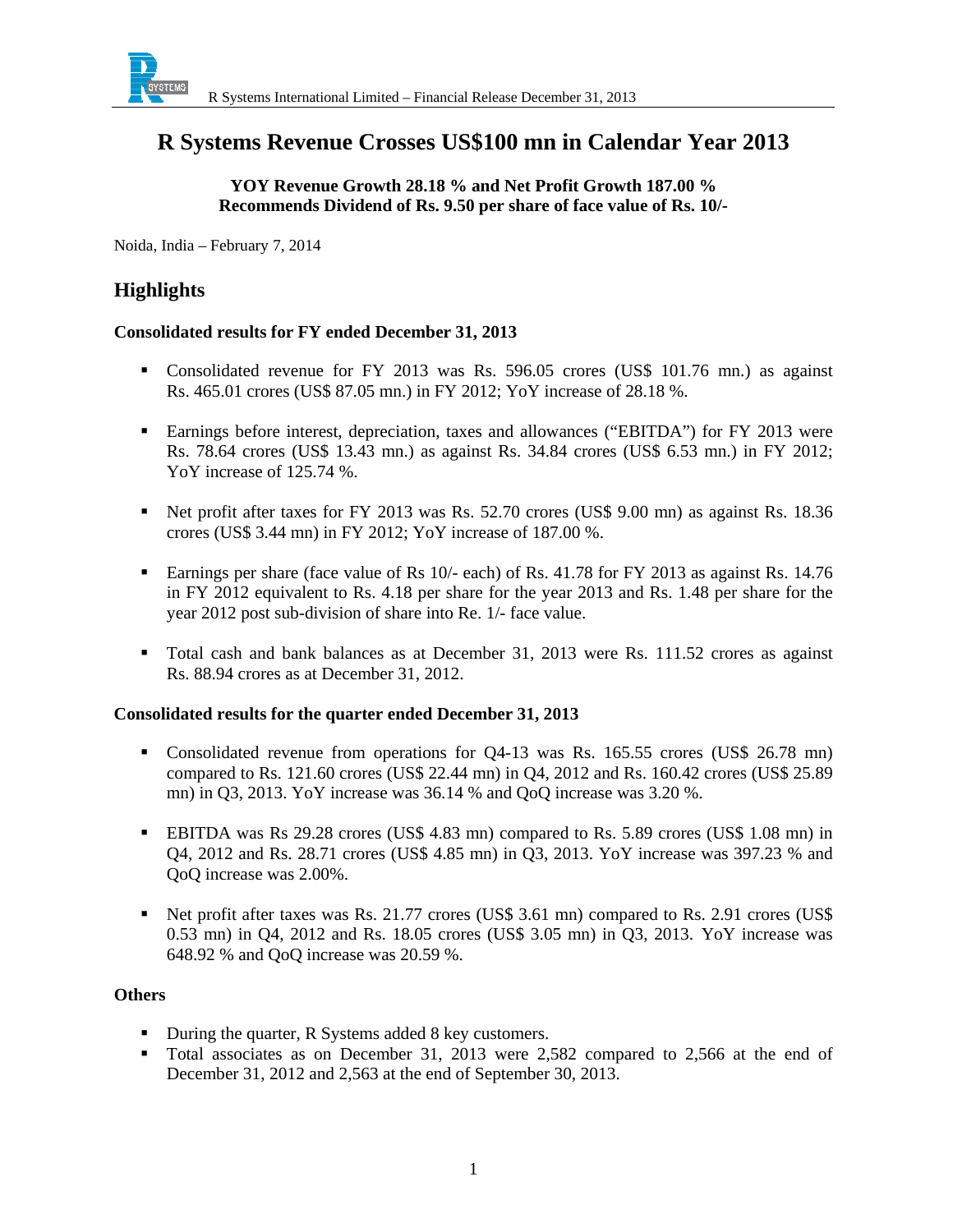

Mr. Rekhi Singh, Chairman and MD stated "We have joined the elite club of companies with revenue over USD 100 mn. Over the year we added over 15 marquee clients with profitability across all business verticals and geographies. We have a strong balance sheet with constant cash generation and are keen to invest further in research and development, and creating more innovative solutions."

He added, " Year 2014 looks promising for the Company and considering the overall performance, the Board has recommended a final dividend of Rs. 9.50 per share having face value of Rs. 10/- (in addition to earlier declared interim dividends of Rs. 11 per share) subject to approval of shareholders<sup>"</sup>

Mr. Raj Swaminathan Executive Director and COO said "We are able to achieve record revenue and profitability through discipline in execution. During 2013, we served 25 million dollar plus accounts including 6 accounts contributing dollar three million plus revenues." He added, "Our Indus Product Business won the Financial Express "IT Solution of the Year" award for the high impact and innovative solution we delivered for India's one of the most respected Insurance companies. We were declared the Category winner by an elite jury panel comprising highly regarded Business / IT and Academic leaders."

### **Dividend Declaration**

The Board of Directors at its meeting held on February 7, 2014 has recommended a final dividend of Rs 9.50 per share having face value of Rs. 10/- each (being 95% on face value) , subject to approval of the shareholders at the forthcoming Annual General Meeting. This is in addition to first and second interim dividend of Rs. 2.50 and Rs. 8.50 per equity share declared earlier during the year 2013.

### **Key Operational Highlights for the Quarter**

R Systems' core service offerings include Outsourced Product Engineering, sold under our brand of iPLM (Integrated Product Life Cycle Management) IT and ITES services. Our iPLM IT Services are designed to help software product development companies to accelerate their time-to-market, make our customer more competitive and increase product life spans. Our key ITES services include customer care and technical support, managed services, NOC support, high-end quality process management and revenue and claims management. These are delivered in multiple languages using our global delivery model.

R Systems products group consists of two units i.e., Indus® and ECnet®. Indus® addresses its target BFSI market with its flagship product LSI (Lending Solutions from Indus) and its variants for the telecom and insurance industry.

ECnet® addresses supply chain, warehousing and inventory management. Further, ECnet also operates as a channel partner for reselling and implementing several ERP products of one of the largest ERP vendors.

The quarter concluded with 8 key new customers and has a strong pipeline across the business verticals and geographies. The brief of some significant wins are listed below: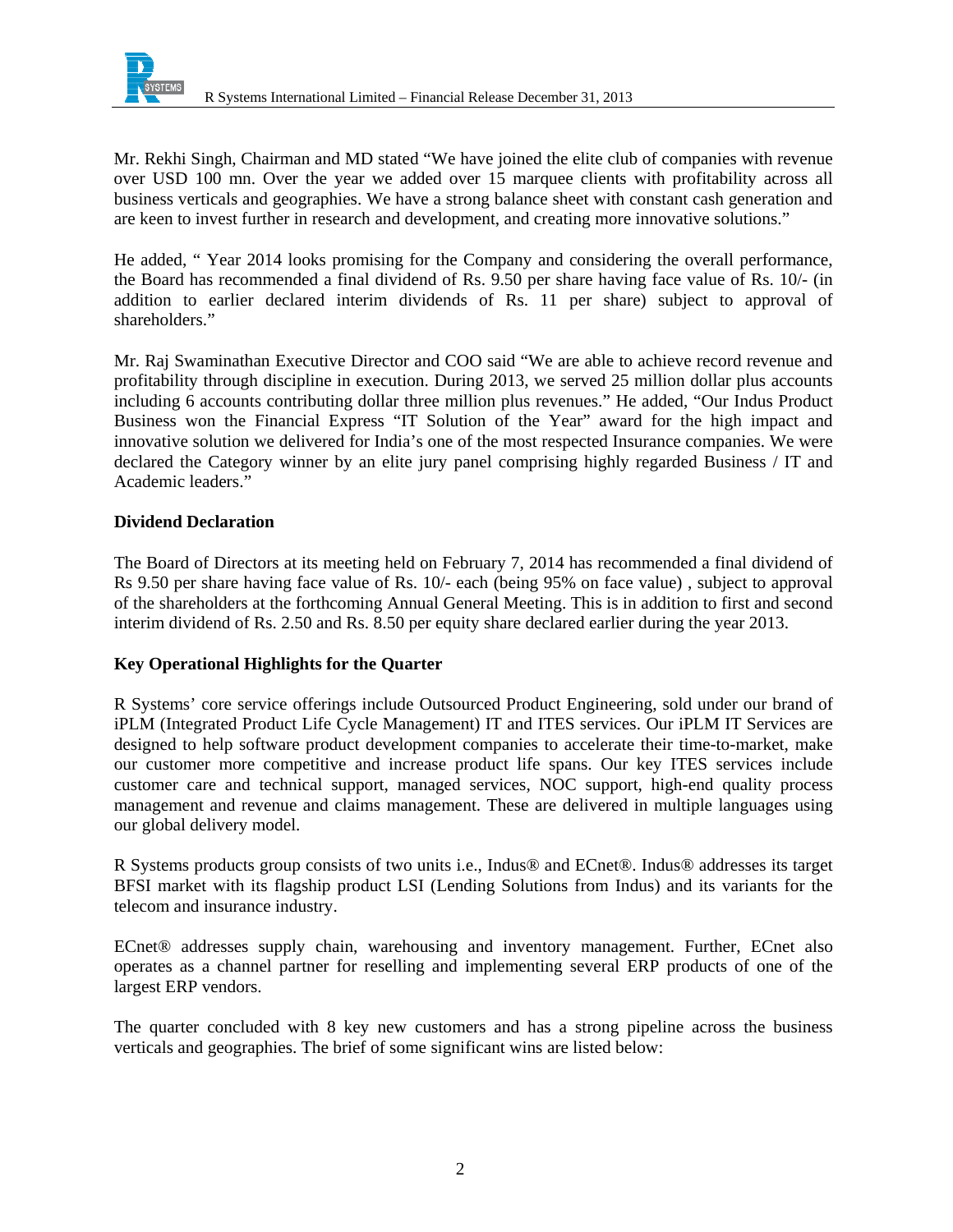

One of the leading providers of cloud-based HR and payroll solutions for SME businesses in USA has selected R Systems USA subsidiary for development of its billing and expense management modules along with revamping its existing legacy application.

One of the leading Swiss banks offering a wide range of products including loans, leasing, credit cards and savings products has selected R Systems to implement a project to upgrade its key front end applications.

A UK based new mobile phone manufacturer has selected R Systems' European BPO arm to provide technical support and customer services for its new range of smart phones.

A large auto manufacturer establishing its wholly owned captive financing company has chosen R Systems' flagship Indus product lending solutions for a wing-to-wing implementation for its lending and leasing business covering retail and corporate customers.

One of India's fastest growing scheduled commercial banks specialising in Agri & Development banking has chosen R Systems' Indus Collections solution for implementation across its multiportfolio retail lending operations.

One of Malaysia's largest business conglomerates engaged in various businesses e.g. Automotive, hotels & resorts and health care etc. across Asia Pacific region has selected R Systems' subsidiary ECnet Limited to implement a renowned financial consolidation and reporting solution along with corporate performance management solution.

### **Liquidity and Shareholder Funds**

Total Consolidated Cash and bank balance, including bank deposits and liquid debt funds, as at December 31, 2013 was Rs. 111.52 crores compared to Rs. 88.94 crores as on December 31, 2012. Total shareholder funds as on December 31, 2013 were Rs. 231.76 crores compared to Rs. 194.60 crores as on December 31, 2012.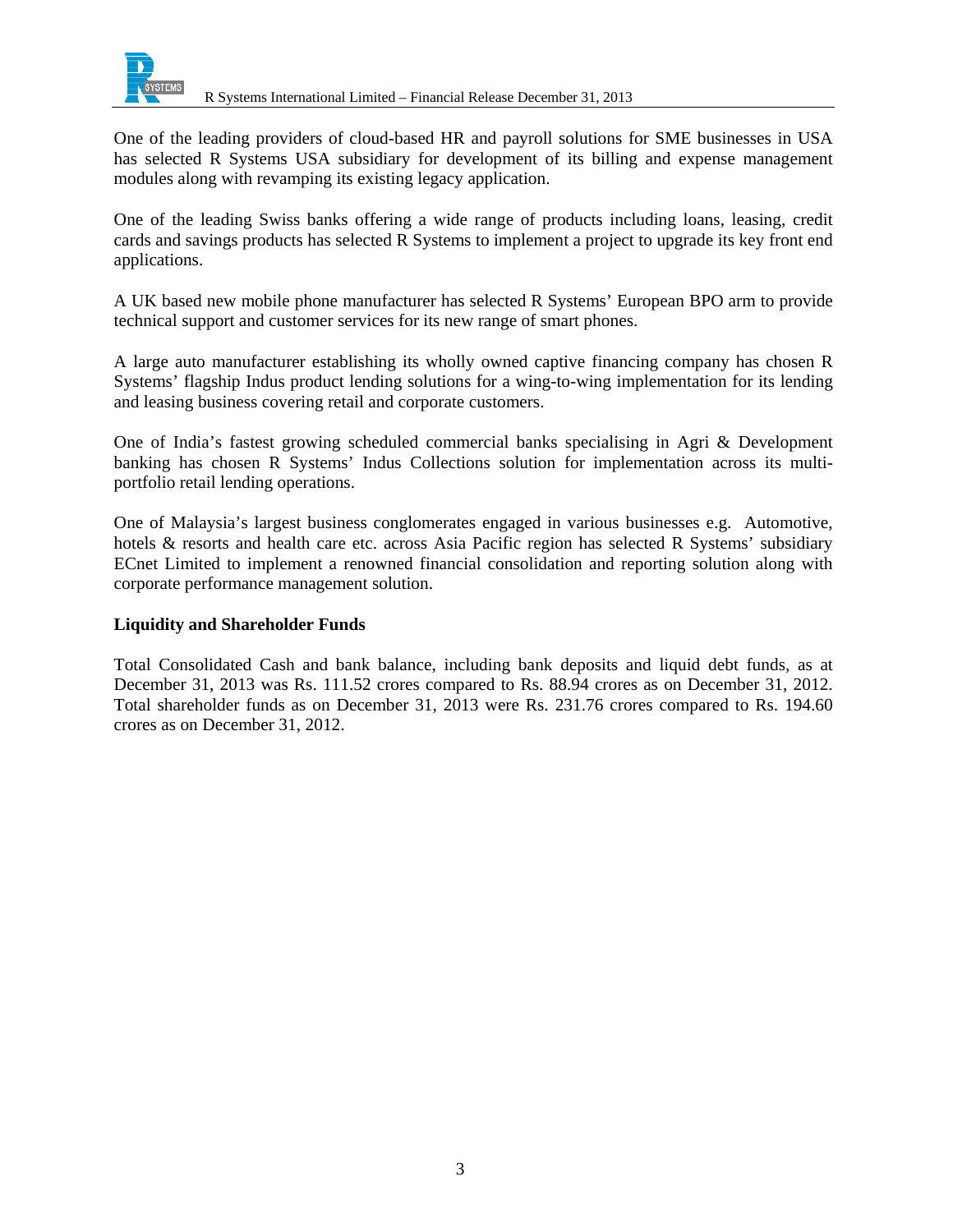

## **Consolidated Profit & Loss Statement for the Quarter Ended December 31, 2013 (***As per Indian GAAP)*

|                  |                                                                     |                                      |          | (Rs. in mn)                    |
|------------------|---------------------------------------------------------------------|--------------------------------------|----------|--------------------------------|
| Sr. No.          | <b>Particulars</b>                                                  | <b>Quarter Ended</b><br>December 31, |          | <b>Quarter</b><br><b>Ended</b> |
|                  |                                                                     | 2013                                 | 2012     | September 30,<br>2013          |
| $\mathbf{1}$     | <b>Income</b>                                                       |                                      |          |                                |
| 1.1              | Income from operations                                              | 1,655.51                             | 1,216.03 | 1,604.23                       |
| 1.2              | Other operating income                                              | 0.96                                 | 2.89     | 0.70                           |
|                  | <b>Total</b>                                                        | 1,656.47                             | 1,218.92 | 1,604.93                       |
| $\overline{2}$   | <b>Expenses</b>                                                     |                                      |          |                                |
| 2.1              | Employee benefits expense                                           | 942.75                               | 794.18   | 905.88                         |
| 2.2              | Depreciation and amortisation expense                               | 28.17                                | 22.60    | 26.47                          |
| 2.3              | Traveling and conveyance                                            | 81.14                                | 84.28    | 92.61                          |
| 2.4              | Communication costs                                                 | 24.25                                | 19.27    | 21.84                          |
| $\overline{2.5}$ | Legal and professional expenses (including subcontract<br>expenses) | 171.39                               | 112.44   | 161.92                         |
| 2.6              | Provision for doubtful debts and advances (net)                     | 0.88                                 | 0.32     | (2.37)                         |
| 2.7              | Other expenses                                                      | 119.85                               | 142.82   | 157.61                         |
|                  | <b>Total expenses</b>                                               | 1,368.43                             | 1,175.91 | 1,363.96                       |
| 3                | Profit from operations before other income and<br>finance cost      | 288.04                               | 43.01    | 240.97                         |
| 4                | Other income                                                        | 10.11                                | 11.19    | 9.44                           |
| 5                | Profit from operations before finance cost                          | 298.15                               | 54.20    | 250.41                         |
| 6                | Finance cost                                                        | 2.22                                 | 1.41     | 1.56                           |
| 7                | Profit before tax                                                   | 295.93                               | 52.79    | 248.85                         |
| 8                | <b>Tax expense</b>                                                  |                                      |          |                                |
| 8.1              | Current tax                                                         | 76.02                                | 25.60    | 70.42                          |
| 8.2              | Deferred tax charge / (credit)                                      | 2.20                                 | (1.87)   | (2.11)                         |
|                  | <b>Total tax expense</b>                                            | 78.22                                | 23.73    | 68.31                          |
| $\boldsymbol{9}$ | Net profit after tax                                                | 217.71                               | 29.06    | 180.54                         |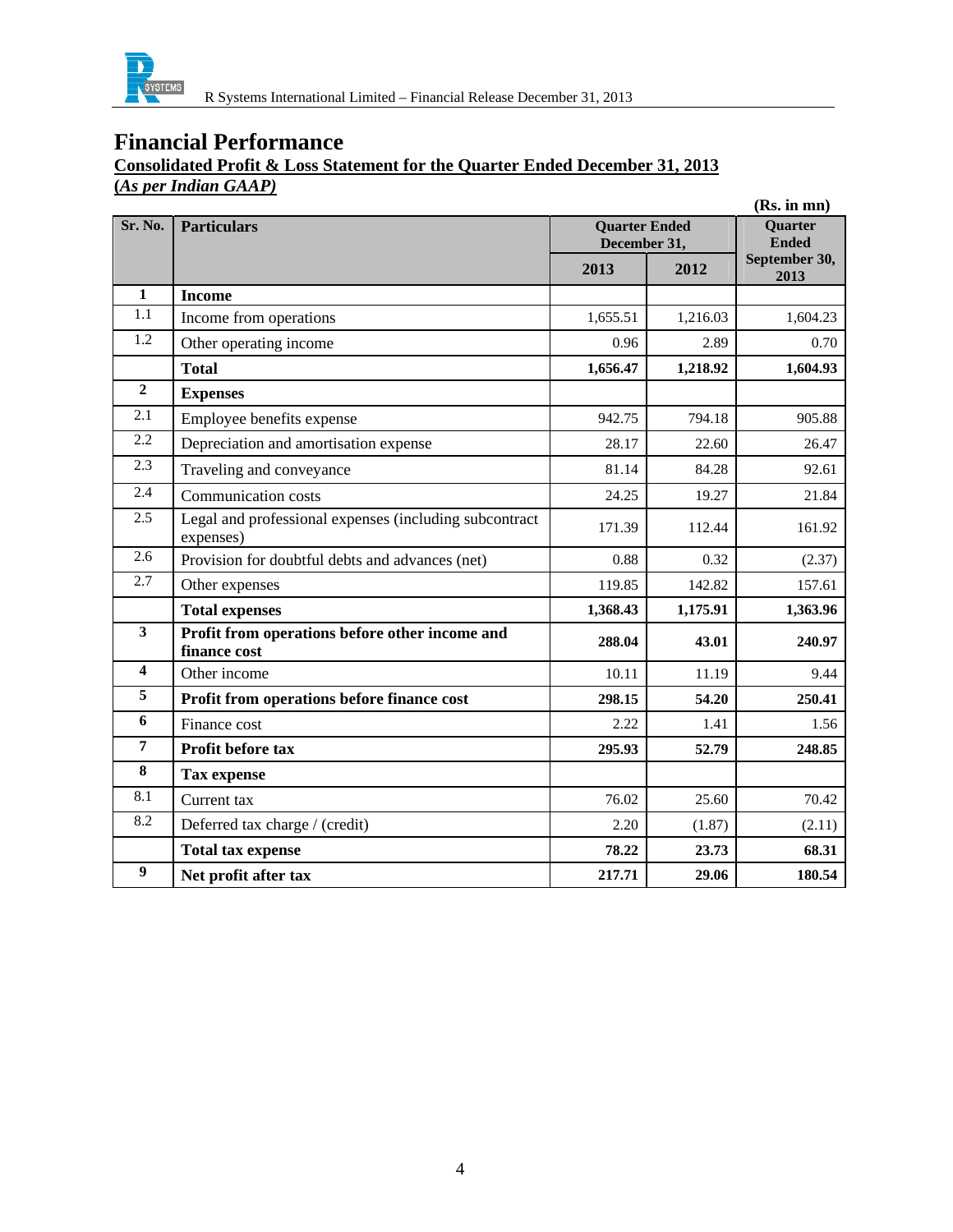

### **Consolidated Profit & Loss Statement for the Year Ended December 31, 2013 (***As per Indian GAAP)*

|                         |                                                                     |              | (Rs. in mn) |
|-------------------------|---------------------------------------------------------------------|--------------|-------------|
| Sr. No.                 | <b>Particulars</b>                                                  | December 31, |             |
|                         |                                                                     | 2013         | 2012        |
| 1                       | <b>Income</b>                                                       |              |             |
| 1.1                     | Income from operations                                              | 5,960.54     | 4,650.09    |
| 1.2                     | Other operating income                                              | 6.80         | 7.71        |
|                         | <b>Total</b>                                                        | 5,967.34     | 4,657.80    |
| $\overline{2}$          | <b>Expenses</b>                                                     |              |             |
| 2.1                     | Employee benefits expense                                           | 3,573.87     | 3,126.28    |
| 2.2                     | Depreciation and amortisation expense                               | 101.71       | 100.89      |
| 2.3                     | Traveling and conveyance                                            | 345.94       | 300.53      |
| 2.4                     | Communication costs                                                 | 86.67        | 75.31       |
| 2.5                     | Legal and professional expenses (including subcontract<br>expenses) | 595.20       | 338.44      |
| 2.6                     | Provision for doubtful debts and advances (net)                     | 33.44        | 20.94       |
| 2.7                     | Other expenses                                                      | 545.12       | 442.45      |
|                         | <b>Total expenses</b>                                               | 5,281.95     | 4,404.84    |
| $\overline{\mathbf{3}}$ | Profit from operations before other income and finance<br>cost      | 685.39       | 252.96      |
| $\overline{\mathbf{4}}$ | Other income                                                        | 40.35        | 42.33       |
| 5                       | Profit from operations before finance cost                          | 725.74       | 295.29      |
| 6                       | Finance cost                                                        | 7.48         | 6.75        |
| $\overline{7}$          | Profit before tax                                                   | 718.26       | 288.54      |
| 8                       | <b>Tax expense</b>                                                  |              |             |
| 8.1                     | Current tax                                                         | 204.82       | 94.99       |
| 8.2                     | MAT credit                                                          | (12.32)      |             |
| 8.3                     | Deferred tax charge / (credit)                                      | (1.23)       | 9.93        |
|                         | <b>Total tax expense</b>                                            | 191.27       | 104.92      |
| $\boldsymbol{9}$        | Net profit after tax                                                | 526.99       | 183.62      |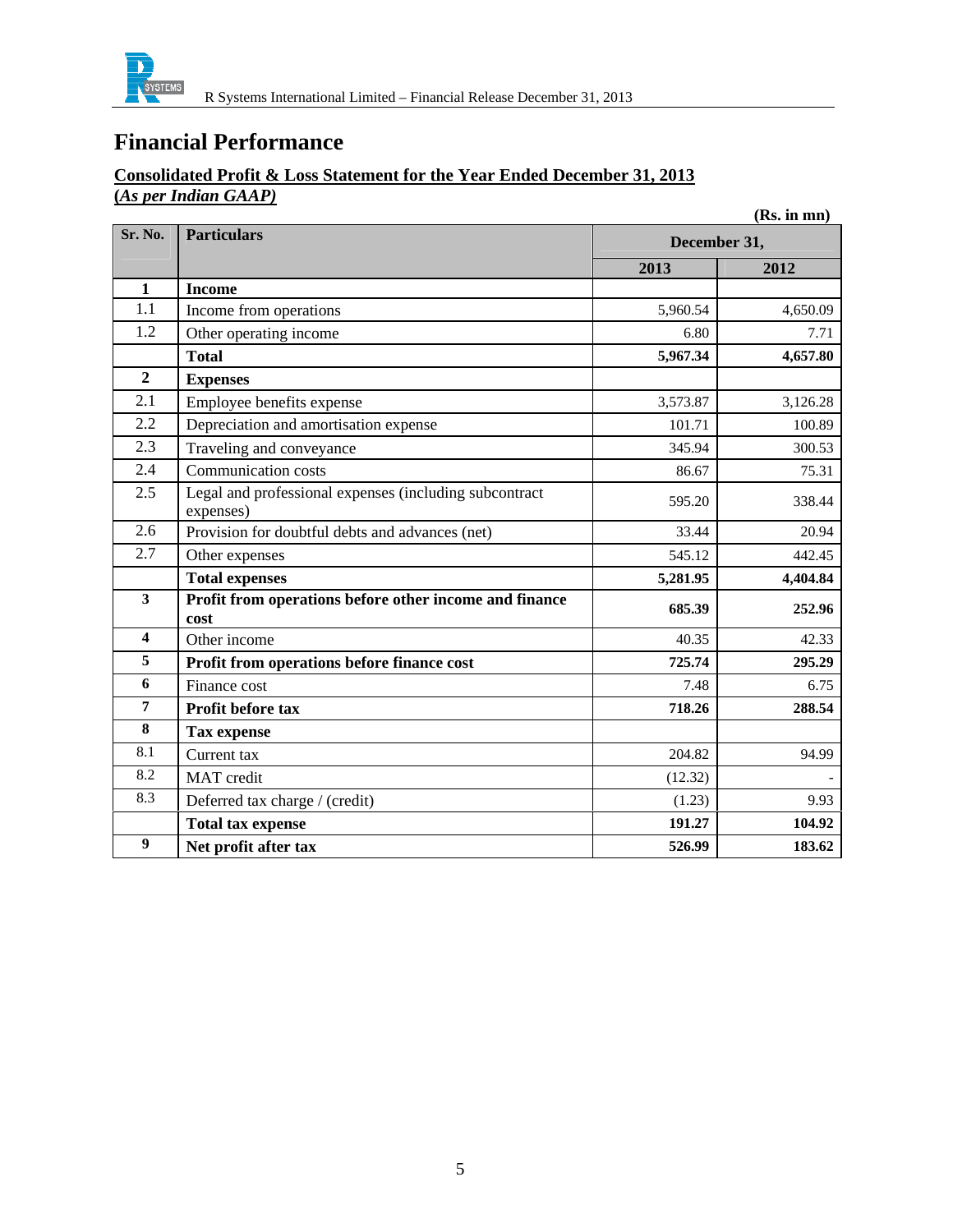

### **Consolidated Profit & Loss Statement (Un-audited) for the Quarter Ended December 31, 2013** *(Contribution Analysis Format; Basis Indian GAAP)*

|                               |            |        |            |        |            | (Figures in mn) |
|-------------------------------|------------|--------|------------|--------|------------|-----------------|
| <b>Particulars</b>            | Q4 2013    |        | Q4 2012    |        | Q3 2013    |                 |
|                               | <b>INR</b> | US\$   | <b>INR</b> | US\$   | <b>INR</b> | US\$            |
| <b>Revenues</b>               | 1,655.51   | 26.78  | 1,216.03   | 22.44  | 1,604.23   | 25.89           |
| Cost of revenues              | 1,006.46   | 16.23  | 807.47     | 14.91  | 977.10     | 15.66           |
| Gross margin                  | 649.05     | 10.55  | 408.56     | 7.53   | 627.13     | 10.23           |
|                               | 39.21%     |        | 33.60%     |        | 39.09%     |                 |
| SG & A                        |            |        |            |        |            |                 |
| Expenses                      | 356.23     | 5.72   | 349.67     | 6.45   | 340.03     | 5.38            |
|                               | 21.52%     |        | 28.76%     |        | 21.20%     |                 |
| <b>EBITDA</b>                 | 292.82     | 4.83   | 58.89      | 1.08   | 287.10     | 4.85            |
|                               | 17.69%     |        | 4.84%      |        | 17.90%     |                 |
| Depreciation and amortization | 28.17      | 0.46   | 22.60      | 0.41   | 26.47      | 0.43            |
| <b>Income from operations</b> | 264.65     | 4.37   | 36.29      | 0.67   | 260.63     | 4.42            |
| Interest expense              | (0.38)     | (0.00) | (0.21)     | (0.00) | (0.28)     | (0.00)          |
| Other income (net)            | 31.66      | 0.54   | 16.71      | 0.30   | (11.50)    | (0.21)          |
| Income before income tax      | 295.93     | 4.91   | 52.79      | 0.97   | 248.85     | 4.21            |
| Income tax provision          | 78.22      | 1.30   | 23.73      | 0.44   | 68.31      | 1.16            |
| Net earnings                  | 217.71     | 3.61   | 29.06      | 0.53   | 180.54     | 3.05            |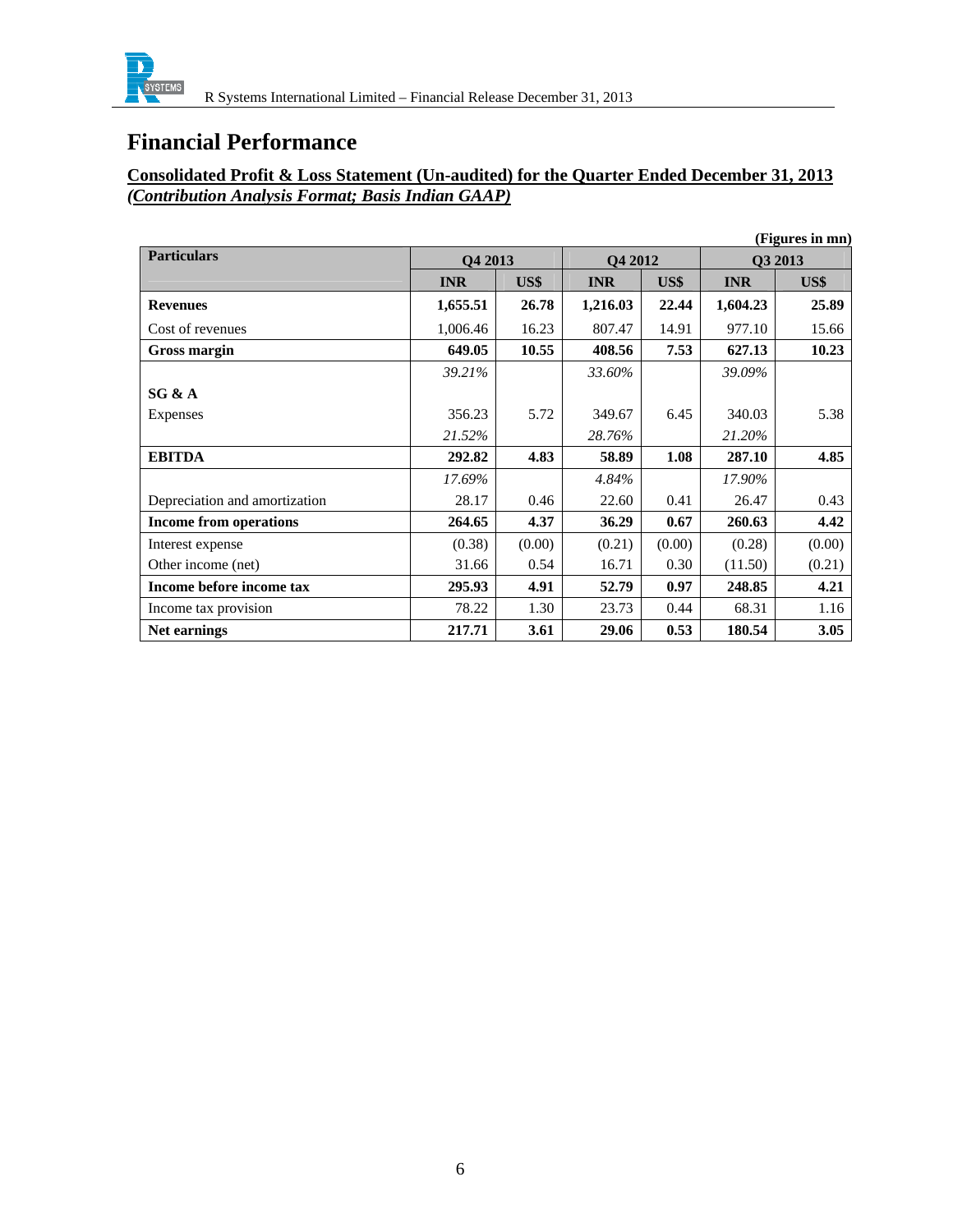

# **Consolidated Profit & Loss Statement (Un-audited) for the Year Ended December 31, 2013** *(Contribution Analysis Format; Basis Indian GAAP)*

|                                               |                  |        |                  | (Figures in mn) |
|-----------------------------------------------|------------------|--------|------------------|-----------------|
| <b>Particulars</b>                            | <b>Year 2013</b> |        | <b>Year 2012</b> |                 |
|                                               | <b>INR</b>       | US\$   | <b>INR</b>       | US\$            |
| <b>Revenue</b>                                | 5,960.54         | 101.76 | 4,650.09         | 87.05           |
| Cost of revenue                               | 3,769.14         | 64.34  | 3,014.08         | 56.44           |
| Gross margin                                  | 2,191.40         | 37.42  | 1,636.01         | 30.61           |
|                                               | 36.76%           |        | 35.18%           |                 |
| SG & A                                        |                  |        |                  |                 |
| Expenses                                      | 1,404.98         | 23.99  | 1,287.65         | 24.07           |
|                                               | 23.57%           |        | 27.69%           |                 |
| <b>EBITDA</b>                                 | 786.42           | 13.43  | 348.36           | 6.53            |
|                                               | 13.19%           |        | 7.49%            |                 |
| Depreciation and amortization                 | 101.71           | 1.74   | 100.89           | 1.89            |
| Operating income before non-recurring<br>cost | 684.71           | 11.69  | 247.47           | 4.64            |
| Non-recurring cost                            |                  |        | 29.45            | 0.56            |
| <b>Income from operations</b>                 | 684.71           | 11.69  | 218.02           | 4.08            |
| Interest expense                              | (1.23)           | (0.02) | (0.86)           | (0.02)          |
| Other income (net)                            | 34.78            | 0.59   | 71.38            | 1.34            |
| Income before income tax                      | 718.26           | 12.26  | 288.54           | 5.40            |
| Income tax provision                          | 191.27           | 3.26   | 104.92           | 1.96            |
| Net earnings                                  | 526.99           | 9.00   | 183.62           | 3.44            |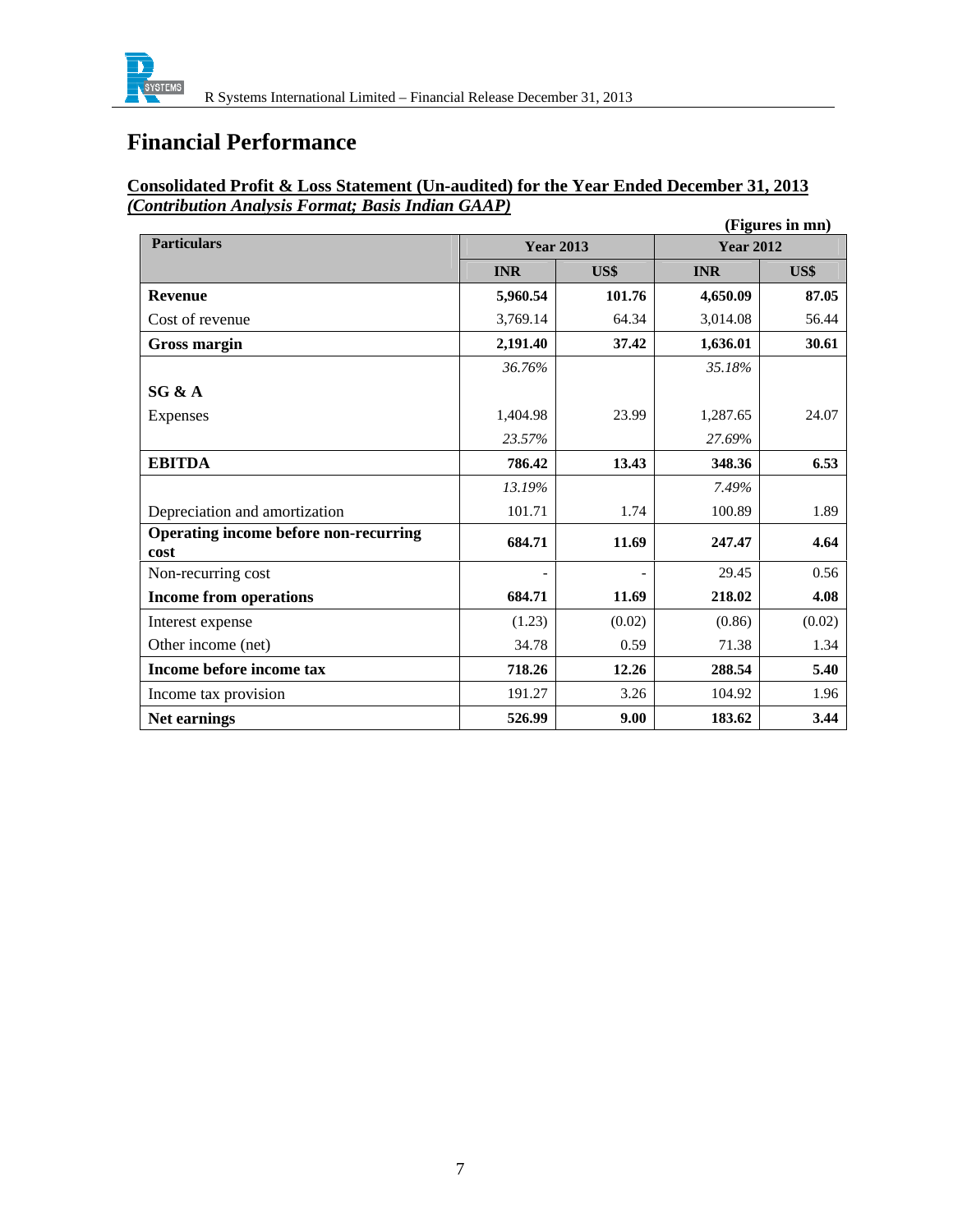

| (Rs. in mn)                               |              |              |              |  |  |
|-------------------------------------------|--------------|--------------|--------------|--|--|
|                                           | As at        |              |              |  |  |
| <b>Particulars</b>                        | Dec 31, 2013 | Dec 31, 2012 | Sep 30, 2013 |  |  |
|                                           | (Audited)    | (Audited)    | (Unaudited)  |  |  |
| <b>EQUITY &amp; LIABILITIES</b>           |              |              |              |  |  |
| <b>Shareholders' Funds</b>                |              |              |              |  |  |
| Share capital                             | 125.92       | 124.47       | 125.92       |  |  |
| Reserves and Surplus                      | 2,191.69     | 1,821.53     | 2,114.18     |  |  |
| <b>Sub-Total Shareholder's Funds</b>      | 2,317.61     | 1,946.00     | 2,240.10     |  |  |
| <b>Minority interest</b>                  |              |              |              |  |  |
| <b>Non-current liabilities</b>            |              |              |              |  |  |
| Long-term borrowings                      | 8.80         | 3.45         | 9.36         |  |  |
| Other long term liabilities               | 4.38         | 7.28         | 4.28         |  |  |
| Long-term provisions                      | 73.44        | 71.24        | 73.67        |  |  |
| <b>Subtotal - Non-current liabilities</b> | 86.62        | 81.97        | 87.31        |  |  |
| <b>Current liabilities</b>                |              |              |              |  |  |
| Trade payables                            | 514.62       | 396.12       | 491.39       |  |  |
| Other current liabilities                 | 177.45       | 200.46       | 191.57       |  |  |
| Short-term provisions                     | 375.65       | 350.97       | 456.35       |  |  |
| <b>Subtotal- Current Liabilities</b>      | 1,067.72     | 947.55       | 1,139.31     |  |  |
| <b>TOTAL - EQUITY AND LIABILITIES</b>     | 3,471.95     | 2,975.52     | 3,466.72     |  |  |
|                                           |              |              |              |  |  |
| <b>ASSETS</b>                             |              |              |              |  |  |
| <b>Non-current assets</b>                 |              |              |              |  |  |
| <b>Fixed assets</b>                       | 463.00       | 387.07       | 458.74       |  |  |
| Goodwill on consolidation                 | 291.11       | 274.00       | 288.33       |  |  |
| Non-current investments                   | 0.03         | 0.03         | 0.03         |  |  |
| Deferred tax assets (net)                 | 55.35        | 54.83        | 59.08        |  |  |
| Long-term loans and advances              | 84.38        | 104.78       | 86.47        |  |  |
| Other non-current assets                  | 96.23        | 80.30        | 274.92       |  |  |
| <b>Subtotal - Non- current assets</b>     | 990.10       | 901.01       | 1,167.57     |  |  |
| <b>Current assets</b>                     |              |              |              |  |  |
| <b>Current Investment</b>                 | 10.00        |              | 10.00        |  |  |
| Trade receivables                         | 1,040.93     | 980.63       | 1,076.74     |  |  |
| Cash and bank balance                     | 1,014.54     | 814.56       | 810.40       |  |  |
| Short-term loans and advances             | 150.15       | 107.34       | 139.61       |  |  |
| Other current assets                      | 266.23       | 171.98       | 262.40       |  |  |
| <b>Subtotal - Current Assets</b>          | 2,481.85     | 2,074.51     | 2,299.15     |  |  |
| <b>TOTAL - ASSETS</b>                     | 3,471.95     | 2,975.52     | 3,466.72     |  |  |

# **Consolidated Balance Sheet as at December 31, 2013 (***As per Indian GAAP***)**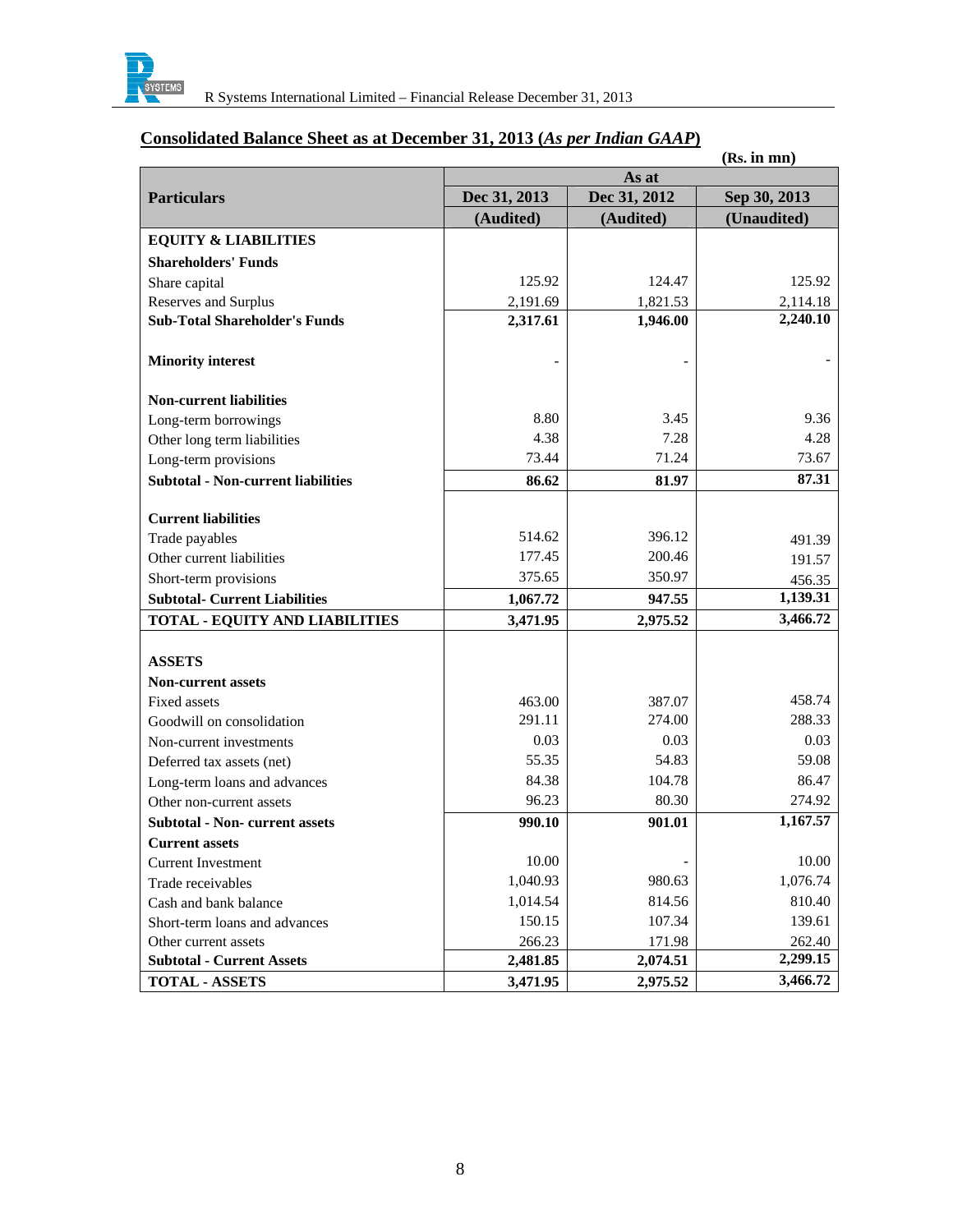

# **Consolidated Operational Data (Un-audited)**

| <b>Profitability in Percentage</b> |            | <b>Ouarter ended</b> | <b>Year Ended</b> |            |            |
|------------------------------------|------------|----------------------|-------------------|------------|------------|
|                                    | Dec 31, 13 | Dec 31, 12           | Sep 30, 13        | Dec 31, 13 | Dec 31, 12 |
|                                    |            |                      |                   |            |            |
| Revenues                           | 100.00     | 100.00               | 100.00            | 100.00     | 100.00     |
| Gross margin                       | 39.21      | 33.60                | 39.09             | 36.76      | 35.18      |
| SG & A                             | 21.52      | 28.76                | 21.20             | 23.57      | 27.69      |
| <b>EBITDA</b>                      | 17.69      | 4.84                 | 17.90             | 13.19      | 7.49       |
| <b>EBT</b>                         | 17.88      | 4.34                 | 15.51             | 12.05      | 6.20       |
| <b>PAT</b>                         | 13.15      | 2.39                 | 11.25             | 8.84       | 3.95       |

| <b>Revenue from Top 10 Clients</b> | <b>Ouarter ended</b> |                          |        | <b>Year Ended</b> |            |
|------------------------------------|----------------------|--------------------------|--------|-------------------|------------|
|                                    | Dec 31, 13           | Dec 31, 12<br>Sep 30, 13 |        |                   | Dec 31, 12 |
|                                    |                      |                          |        |                   |            |
|                                    |                      |                          |        |                   |            |
| Top 10 Clients                     | 35.74%               | 35.75%                   | 35.34% | 34.68%            | 38.87%     |
| Top 5 Clients                      | 20.35%               | 22.37%                   | 22.19% | 21.97%            | 26.36%     |
| Top 3 Clients                      | 13.32%               | 15.23%                   | 14.68% | 14.74%            | 19.21%     |
| Largest Client                     | 4.85%                | 5.58%                    | 5.30%  | 5.11%             | 8.01%      |

| <b>Revenues by Geographies</b> | <b>Ouarter ended</b> |            |            |            | <b>Year Ended</b> |
|--------------------------------|----------------------|------------|------------|------------|-------------------|
|                                | Dec 31, 13           | Dec 31, 12 | Sep 30, 13 | Dec 31, 13 | Dec 31, 12        |
|                                |                      |            |            |            |                   |
| <b>USA</b>                     | 54.75%               | 51.06%     | 57.60%     | 55.66%     | 51.14%            |
| Europe                         | 27.34%               | 25.20%     | 24.29%     | 25.46%     | 26.98%            |
| SEAC (South East Asia)         | 9.10%                | 10.19%     | 9.82%      | 10.17%     | 9.84%             |
| India                          | 5.85%                | 5.28%      | 4.03%      | 4.77%      | 5.71%             |
| Others                         | 2.96%                | 8.27%      | 4.26%      | 3.94%      | 6.33%             |
| <b>Total</b>                   | 100.00%              | 100.00%    | 100.00%    | 100.00%    | 100.00%           |

| <b>Utilization (excluding)</b> | <b>Ouarter ended</b>                   |        |        |  |  |  |
|--------------------------------|----------------------------------------|--------|--------|--|--|--|
| trainees)                      | Dec 31, 13<br>Dec 31, 12<br>Sep 30, 13 |        |        |  |  |  |
|                                |                                        |        |        |  |  |  |
| Onsite                         | 73.76%                                 | 65.52% | 73.52% |  |  |  |
| Offshore                       | 75.29%                                 | 70.57% | 73.05% |  |  |  |
| Blended                        | 74.92%                                 | 69.45% | 73.16% |  |  |  |

| Utilization (including trainees) | <b>Ouarter ended</b>                   |        |        |  |  |  |
|----------------------------------|----------------------------------------|--------|--------|--|--|--|
|                                  | Dec 31, 13<br>Dec 31, 12<br>Sep 30, 13 |        |        |  |  |  |
|                                  |                                        |        |        |  |  |  |
| Onsite                           | 73.76%                                 | 65.52% | 73.52% |  |  |  |
| Offshore                         | 71.63%                                 | 64.64% | 70.10% |  |  |  |
| Blended                          | 72.13%                                 | 64.82% | 70.87% |  |  |  |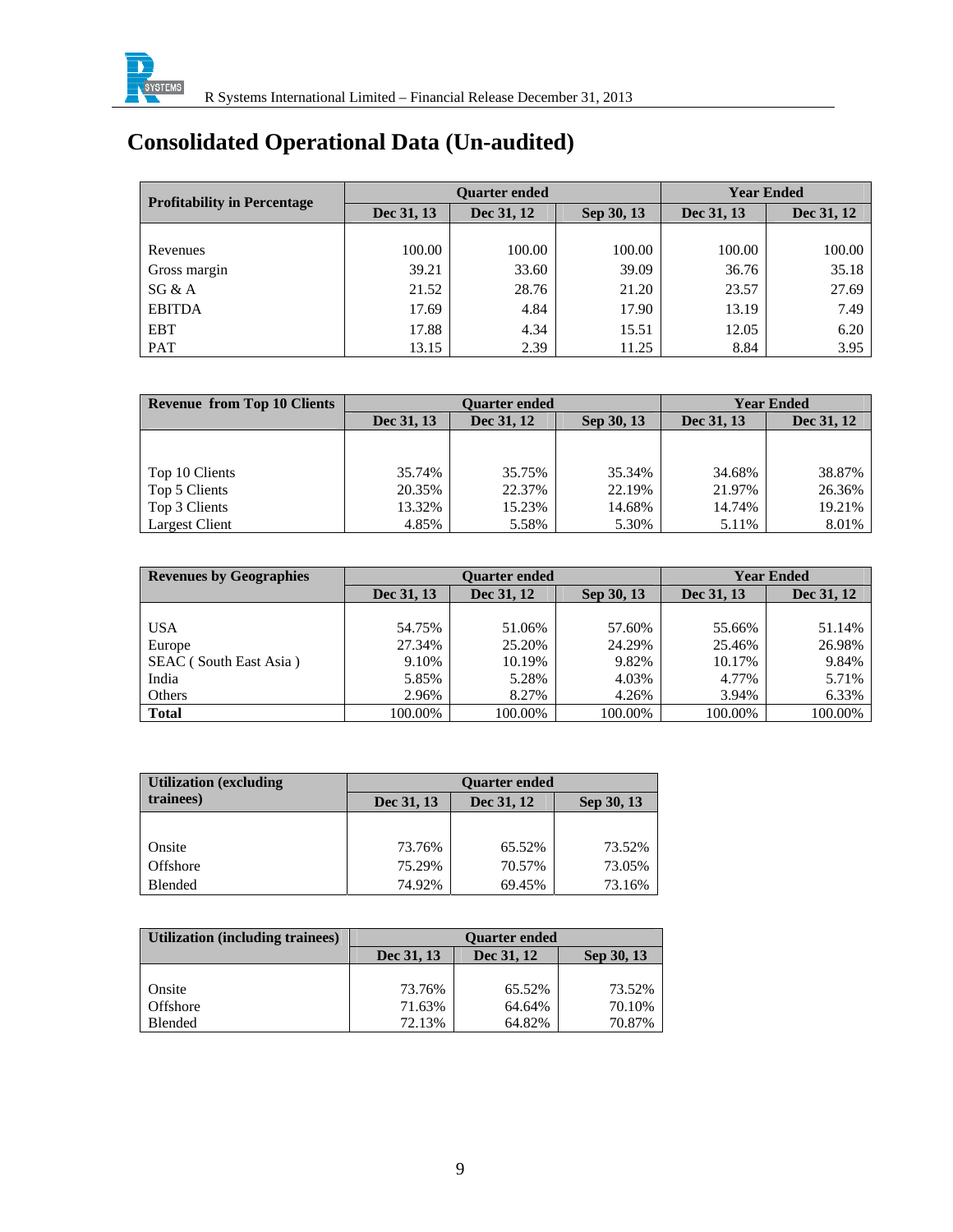

# **Consolidated Operational Data (Un-audited)**

| <b>Human resources</b>   | As at      |            |            |  |  |
|--------------------------|------------|------------|------------|--|--|
|                          | Dec 31, 13 | Dec 31, 12 | Sep 30, 13 |  |  |
| <b>Technical</b>         | 2,206      | 2,183      | 2,193      |  |  |
| <b>Software services</b> |            |            |            |  |  |
| Onsite                   | 307        | 286        | 306        |  |  |
| Offshore                 | 1,351      | 1,282      | 1,349      |  |  |
| <b>BPO</b>               |            |            |            |  |  |
| Offshore                 | 261        | 314        | 285        |  |  |
| Onsite                   | 201        | 161        | 195        |  |  |
| <b>Trainees</b>          | 86         | 140        | 58         |  |  |
| <b>Support</b>           | 376        | 383        | 370        |  |  |
| <b>Total count</b>       | 2,582      | 2,566      | 2,563      |  |  |

 **(**Rs. in mn, except DSO)

| Key Balance Sheet Data       | As At      |           |            |  |  |  |
|------------------------------|------------|-----------|------------|--|--|--|
|                              | Dec 31, 13 | Dec 31,12 | Sep 30, 13 |  |  |  |
| Receivable                   | 1,040.93   | 980.63    | 1,076.74   |  |  |  |
| Receivable in days ("DSO")   | 52         | 60        |            |  |  |  |
| Total cash and bank balance* | 1,115.20   | 889.39    | 1,087.54   |  |  |  |
| Fixed assets                 | 463.00     | 387.07    | 458.74     |  |  |  |
| Shareholders' funds          | 2,317.61   | 1,946.00  | 2,240.10   |  |  |  |

\*Including investments in liquid debt funds and fixed deposits with banks

| <b>Development/Service Centres Location</b> | As on December 31, 2013 |              |
|---------------------------------------------|-------------------------|--------------|
|                                             | Covered areas in sq     | No. of seats |
|                                             | ft.                     |              |
| India                                       |                         |              |
| Noida                                       | 76,980                  | 1,441        |
| Pune                                        | 25,190                  | 436          |
| Chennai                                     | 12,666                  | 170          |
|                                             | 114,836                 | 2,047        |
|                                             |                         |              |
| <b>USA</b>                                  |                         |              |
| Sacramento, CA                              | 9,500                   | 60           |
| Salt Lake City, Utha                        | 13,800                  | 117          |
|                                             | 23,300                  | 177          |
| <b>South East Asia</b>                      |                         |              |
| Singapore                                   | 7,125                   | 42           |
| Malaysia                                    | 3,822                   | 37           |
| Thailand                                    | 592                     | 10           |
|                                             | 11,539                  | 89           |
| <b>Europe</b>                               |                         |              |
| Netherlands                                 | 21,194                  | 251          |
| France                                      | 8,600                   | 112          |
| Romania                                     | 14,090                  | 126          |
| Poland                                      | 4,865                   | 39           |
| Moldova                                     | 3,398                   | 44           |
|                                             | 52,147                  | 572          |
| <b>Total</b>                                | 201,822                 | 2,885        |